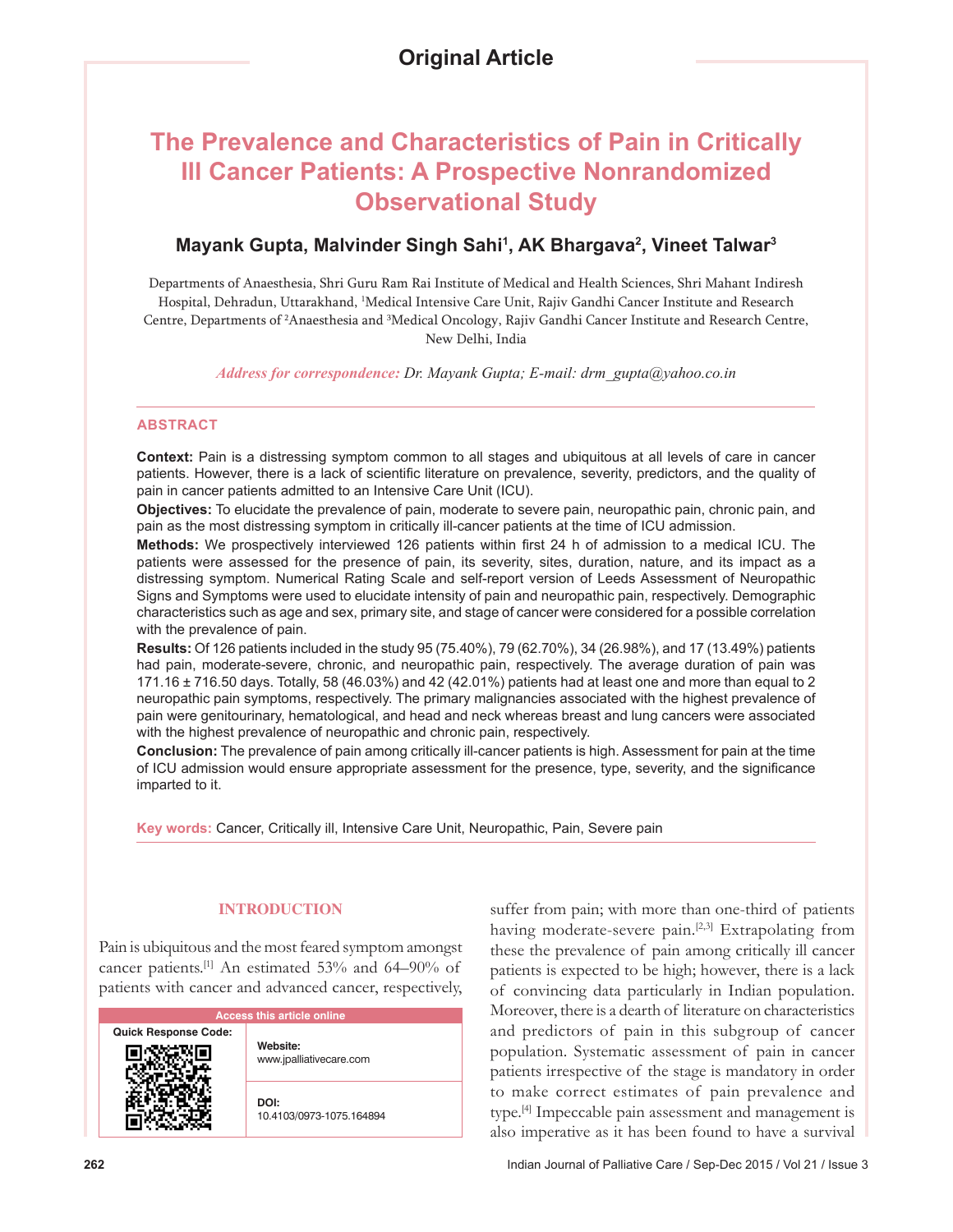advantage in cancer patients. Tumor burden, concurrent infections, sepsis, the cumulative toxic effect of anti‑cancer treatments and co‑morbidities play havoc upon cancer patient's physiological homeostasis often requiring Intensive Care Unit (ICU) admissions. The multisystem involvement and gross physiological perturbations in cancer patients presenting to the ICU often shifts the management focus toward advanced life support measures, providing fertile ground for opiophobia to nurture, and symptomatic relief to take a backseat.<sup>[5]</sup> The patients themselves may not always volunteer pain information in an ICU setting Misconceptions based upon family and society perceptions that pain is an integral and indispensable component of the disease process also contribute toward silent suffering of the patients; a concept more imperative in a country like India where society plays a dominant role in influencing concepts regarding health and disease. The time of ICU admission usually provides the "golden hour" to assess the patient for subjective symptoms such as pain simultaneously/before initiation of the rigorous intensive management. This ensures the medical staff to become cognizant of presence and type of pain in accordance with patients own pain threshold, significance imparted to it and therapeutic end points before on‑going physiological deviations makes the patient incoherent and incomprehensible. The present study aimed to determine the prevalence of moderate‑severe pain, neuropathic pain, chronic pain, and "pain as the most distressing symptom" in cancer patients admitted to a medical ICU of a tertiary referral cancer hospital of Northern India.

# **MATERIALS AND METHODS**

After obtaining ethical approval from the Institutional Review Board and written informed consent from the participants, all cancer patients admitted to the medical ICU of our hospital over a 3 months period were screened and 126 eligible patients were included in the study.

# **Inclusion and exclusion criteria**

The inclusion criteria included:

- Adult patient  $\geq$ 18 years of age
- Patients diagnosed with cancer
- Patients aware of their diagnosis and
- Patients/relatives giving written informed consent for inclusion in the study.

Patients on mechanical ventilation with no cognitive impairement and able to respond in sign language such as "head nodding" or "pointing" were also included in the study. Patients with cognitive impairment, those not able to respond either verbally or in sign language were excluded from the study.

#### **Data collection**

A structured interview consisting of information regarding the presence of pain (Do you have pain right now?), its intensity, site, duration, and type was recorded by the duty doctor either at the admission or within first 24 h after initial clinical stabilization of patient's condition. The significance imparted to the pain was assessed by asking open‑ended questions such as "Enumerate the most distressing symptom bothering you in the past 1‑week?" and "does pain interfered with your sleep in the past 1‑week?" A patient record form (PRF) to collect other pertinent data such as, age, sex, primary cancer site, stage, and time since diagnosis was also developed for the study. The structured interview and PRF were filled by different health care professionals unaware of each other's findings.

### **Tools and definitions**

"Numerical Rating Scale" (NRS: 0 ‑ no pain, 10 ‑ worst possible pain) was used to rate "how much the pain hurts right now," "worst," and "average pain in the last 1‑week" and were classified into: None: 0 Mild: 1–3 Moderate: 4–6 and Severe pain: ≥7.[6]

The patients were asked to mark/indicate all the sites of pain on a body diagram. The self-report Leeds Assessment of Neuropathic Signs and Symptoms (S‑LANSS) pain scale in an interview format was administered to identify the presence of neuropathic pain' (S-LANSS score ≥12).<sup>[7]</sup> The patients were also enquired for presence of various neuropathic pain descriptors such as "burning," "tingling," "electric shock-like," "pressing," and "pain evoked by light touching or pressure (otherwise nonpainful)." The patients were made to either mark or indicate their sites of pain on a body map. Patients with loco‑regional progression, unresectable cancer, distant metastasis, on palliative therapy and those in whom anti-cancer treatment was no longer feasible were considered to have an advanced malignancy. Patients with potentially reversible physiological derangement involving two or more organ systems were considered to have multi‑system organ dysfunction (MOD).

#### **Outcomes**

Our primary outcomes were the presence of pain (yes/no), moderate‑severe (yes/no), chronic (yes/no),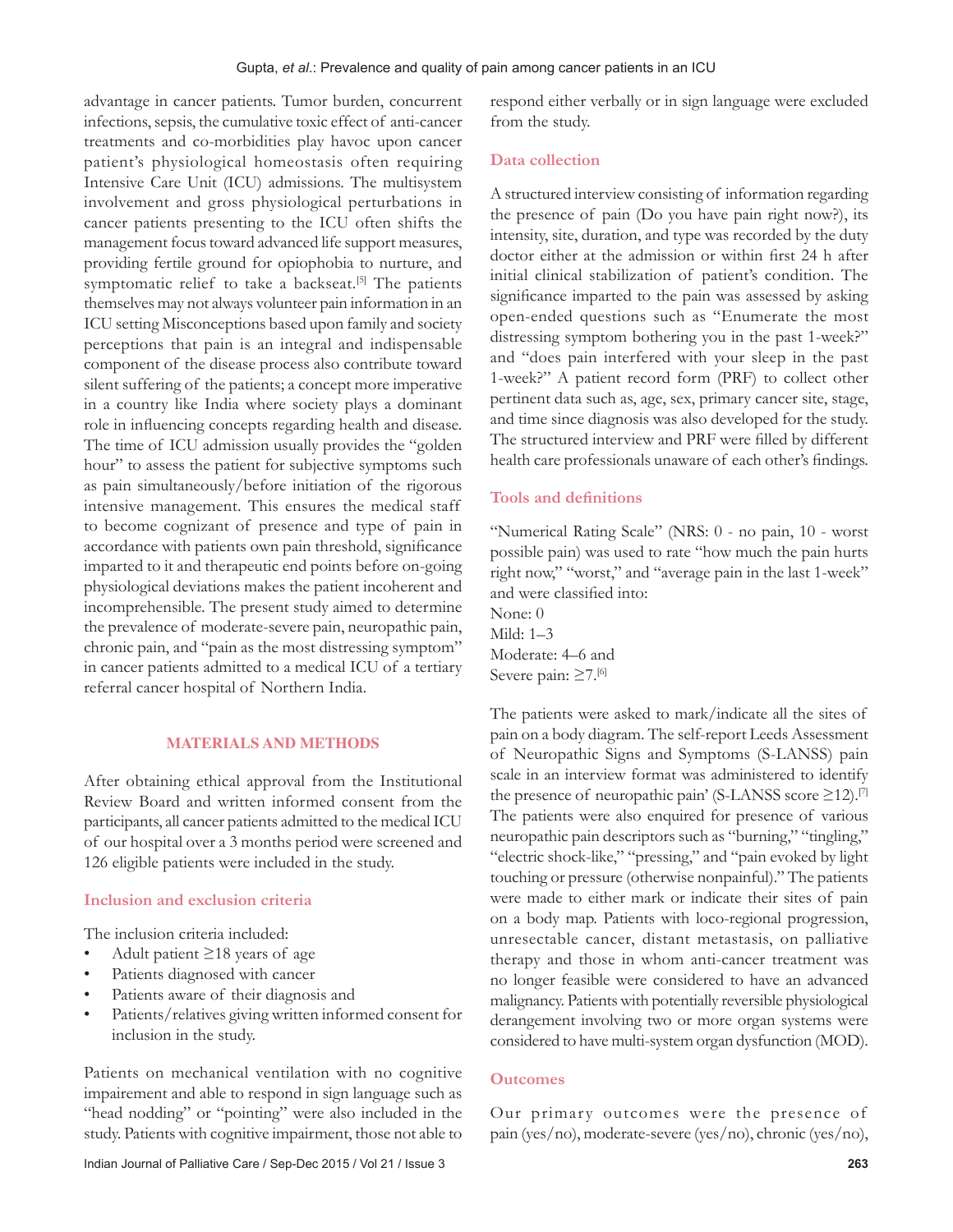and neuropathic pain (yes/no). Our secondary outcomes were the presence of at least one neuropathic symptom, pain as the most distressing symptom and more than equal to 3 sites of pain.

# **Statistical analysis**

The descriptive statistics of all these data were calculated in terms of frequencies and percentage of categorical variables. Mean (range: minimum‑maximum) or average ± standard deviation has been used for the continuous variable (age, S-LANSS score).

#### **RESULTS**

A total of 126 consecutive eligible patients were included in the study [Figure 1]. The majority of the participants were females (56.35%) and in the 48–67 years age group (58.73%). The median age was 55 years (range: 18– 82 years). The distribution according to the age and primary cancer site is shown in Tables 1 and 2, respectively. A total of 89 (70.63%) and 37 (29.37%) patients had advanced and early malignancy, respectively, and 68 (53.97%) patients had MOD [Table 3]. The most common reason for admission to the ICU included acute respiratory failure, shock, sepsis, altered sensorium, bleeding, and hypoglycemia.

In the total study, population 75.4% of the patients had pain. The prevalence of pain, moderate-severe (NRS  $\geq$  4), chronic (duration ≥3 months), and neuropathic pain (primary outcomes) according to the primary cancer site is listed in Table 4. Demographic characteristics such as age and sex, primary cancer site, and cancer stage were considered for a possible association with prevalence of pain [Tables 3 and 5]. About 69.4% of the total study population of 126 patients had an advanced malignancy.

The mean duration of pain was  $171.16 \pm 716.50$  days. The prevalence of pain according to different time durations (<1‑week, 1‑week to 1‑month, >1‑month to  $\leq$ 3 months,  $\geq$ 3 months to  $\leq$  1-year,  $\geq$ 1-year to 3 years,

| Table 1: Demographic characteristics |               |               |               |
|--------------------------------------|---------------|---------------|---------------|
| Age groups (years)                   | Females n (%) | Males $n$ (%) | Total $n$ (%) |
| $18 - 27$                            | 3(2.38)       | 3(2.38)       | 6(4.76)       |
| $28 - 37$                            | 6(4.76)       | 7(5.56)       | 13(10.32)     |
| $38 - 47$                            | 12(9.52)      | 7(5.56)       | 19 (15.08)    |
| $48 - 57$                            | 30(23.81)     | 13(10.32)     | 43(34.13)     |
| $58 - 67$                            | 14(11.11)     | 17(13.49)     | 31(24.60)     |
| 68-77                                | 6(4.76)       | 7(5.56)       | 13(10.32)     |
| 78-87                                | O(0)          | 1(0.79)       | 1(0.79)       |
| Total                                | 71(56.35)     | 55(43.65)     | 126 (100)     |

Values are number of participants (%)

and  $\geq$ 3 years) is depicted in Figure 2. A total of 49.2% patients reported pain to be the most distressing symptom at the time of ICU admission and 80% (76) of the patients having pain reported to have "pain interfering with their sleep." The median S-LANSS pain score in patients having neuropathic pain was 17 (range: 13–24). The prevalence of patients with various neuropathic symptoms and number of neuropathic pain symptoms are shown in Table 6 and Figure 3, respectively. About 13.94% (17) patients had pain in more than equal to three body parts [Figure 4].

#### **DISCUSSION**

Inadequate pain assessment is one of the most common causes for inadequate cancer pain management and in turn contributes to poor quality of life.<sup>[8,9]</sup> The magnitude of unrelieved pain can be judged from the fact that pain



**Figure 1:** Severity of pain



**Figure 2:** Duration of pain



**Figure 3:** Number of neuropathic pain symptoms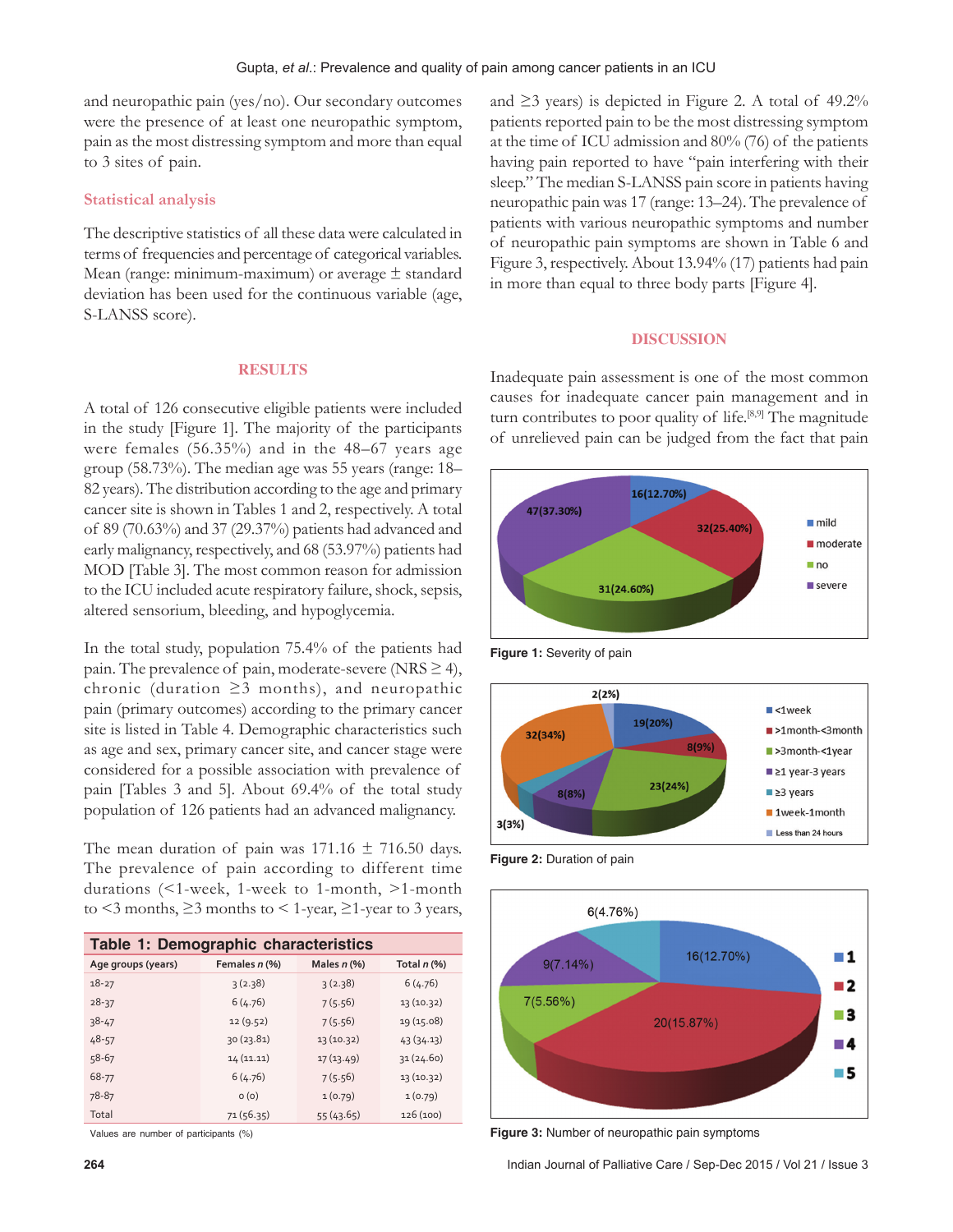Gupta, *et al*.: Prevalence and quality of pain among cancer patients in an ICU

| Table 2: Primary cancer site |            |                      |                   |                   |                   |             |            |            |
|------------------------------|------------|----------------------|-------------------|-------------------|-------------------|-------------|------------|------------|
| Age groups                   | Breast (%) | Gastrointestinal (%) | Genitourinary (%) | Hematological (%) | Head and neck (%) | Lung $(% )$ | Others (%) | Total (%)  |
| $18 - 27$                    | O(0)       | 1(0.79)              | 1(0.79)           | O(0)              | 1(0.79)           | O(0)        | 3(2.38)    | 6(4.76)    |
| $28 - 37$                    | 1(0.79)    | 2(1.59)              | 4(0.79)           | 3(2.38)           | 2(1.59)           | 1(0.79)     | O(0)       | 13 (10.32) |
| $38 - 47$                    | 4(3.17)    | 4(0.79)              | 2(1.59)           | 4(0.79)           | 2(1.59)           | 3(2.38)     | O(0)       | 19 (15.08) |
| $48 - 57$                    | 3(2.38)    | 13(10.32)            | 7(5.56)           | 6(4.76)           | 5(3.97)           | 4(0.79)     | 5(3.97)    | 43(34.13)  |
| 58-67                        | 2(1.59)    | 8(6.35)              | 5(3.97)           | 4(0.79)           | 2(1.59)           | 7(5.56)     | 3(2.38)    | 31(24.60)  |
| 68-77                        | 2(1.59)    | 7(5.56)              | 1(0.79)           | 1(0.79)           | 1(0.79)           | 1(0.79)     | O(0)       | 13 (10.32) |
| 78-87                        | O(0)       | O(0)                 | O(0)              | O(0)              | 1(0.79)           | O(0)        | O(0)       | 1(0.79)    |
| Total                        | 12(9.52)   | 35(27.78)            | 20(15.87)         | 18(14.29)         | 14(11.11)         | 16(12.70)   | 11(8.73)   | 126(100)   |

Values are frequency (%)

| Table 3: Prevalence of MOD       |  |  |  |
|----------------------------------|--|--|--|
| Pain (%)                         |  |  |  |
| 66/95(69.47)<br>54/68 (79.41)    |  |  |  |
| 14/68(20.59)<br>29/95(30.53)     |  |  |  |
| 68/126 (53.97)<br>95/126 (75.40) |  |  |  |
|                                  |  |  |  |

Values are frequency (%). MOD: Multi‑system organ dysfunction

has been declared as the "fifth vital sign." An evaluation process based upon patient's own description of pain, its characteristics and significance imparted to it is an indispensable component of adequate cancer pain management. A high prevalence of pain (75.4%) was found in our study with 62.7% of the study population having moderate‑severe pain. Our results are in accordance with other authors who have found the similar prevalence of pain and moderate-severe cancer pain ranging from 52-95% to 20–65%, respectively.<sup>[9-15]</sup> Cancer pain might perpetuates or act as a progenitor for other symptoms such as sleep disturbance, fatigue, and mood disturbances exacerbating the overall symptom burden.<sup>[16,17]</sup> A total of 61.1% of the study population and 80% of the subset having pain reported it to interfere with their normal sleep cycle in our study. Earlier studies have also reported a similar magnitude of sleep problems (up to 72%) in cancer patients.[18] Such a combination of symptoms (pain, fatigue, and sleep disturbance) which tends to co‑occur have been labeled as "symptom cluster" and it has been postulated that an intervention targeting one might benefit others as well.<sup>[19,20]</sup> It is therefore imperative to shift the focus of management strategy from a single symptom to the symptom cluster as a whole. Acknowledging the coexistence and interrelation of these symptoms as in our study is the first step of this management strategy. In the current study, 49.2% of the patients reported pain to be the most distressing symptom. An awareness of the contribution of a pain to the overall patient's suffering will enable a physician to prevent the potentially preventable suffering due to pain from happening.[21] There is limited data available in the existing literature regarding the predictors of pain in cancer patients. The correlation between pain prevalence and



**Figure 4:** Number of sites of pain

cancer site is inconclusive at best. Some authors have not found any significant correlation while others have reported lung, head and neck, gastrointestinal, hematological, and others to have a higher prevalence of pain.[2,22‑24] The malignancies associated with the highest pain prevalence in our study were genitourinary (85%), lung (81.25%), and head and neck (78.57%). However, only an overview and not definitive conclusions can be drawn regarding a positive correlation between pain prevalence and the tumor type because of the small number of patients with individual malignancies enrolled in the study. Studies to ascertain pain prevalence in individual tumor types are a way forward. The prevalence of pain was slightly higher in females compared to males (77.46% vs. 72.73%).

A number of tools and questionnaires (Neuropathic Pain Questionnaire, pain DETECT, Douleur Neuropathique 4 questions, ID pain) are available to assess neuropathic pain.<sup>[25]</sup> The S-LANSS was chosen because of its reliability and validity.<sup>[25-27]</sup> Its sensitivity and specificity to diagnose NP has been found to be up to >90% compared to the clinical diagnosis.[25‑27] Neuropathic cancer pain (NCP) is often multifactorial in etiology with direct tumor infiltration, compression of nerves/plexus; chemotherapy/ radiotherapy induced neuropathic pain, surgery‑induced scarring or nerve damage as some of the most common causes.[28] Neuropathic pain was found in 13.49% and 46.03% of the patients reported the presence of at least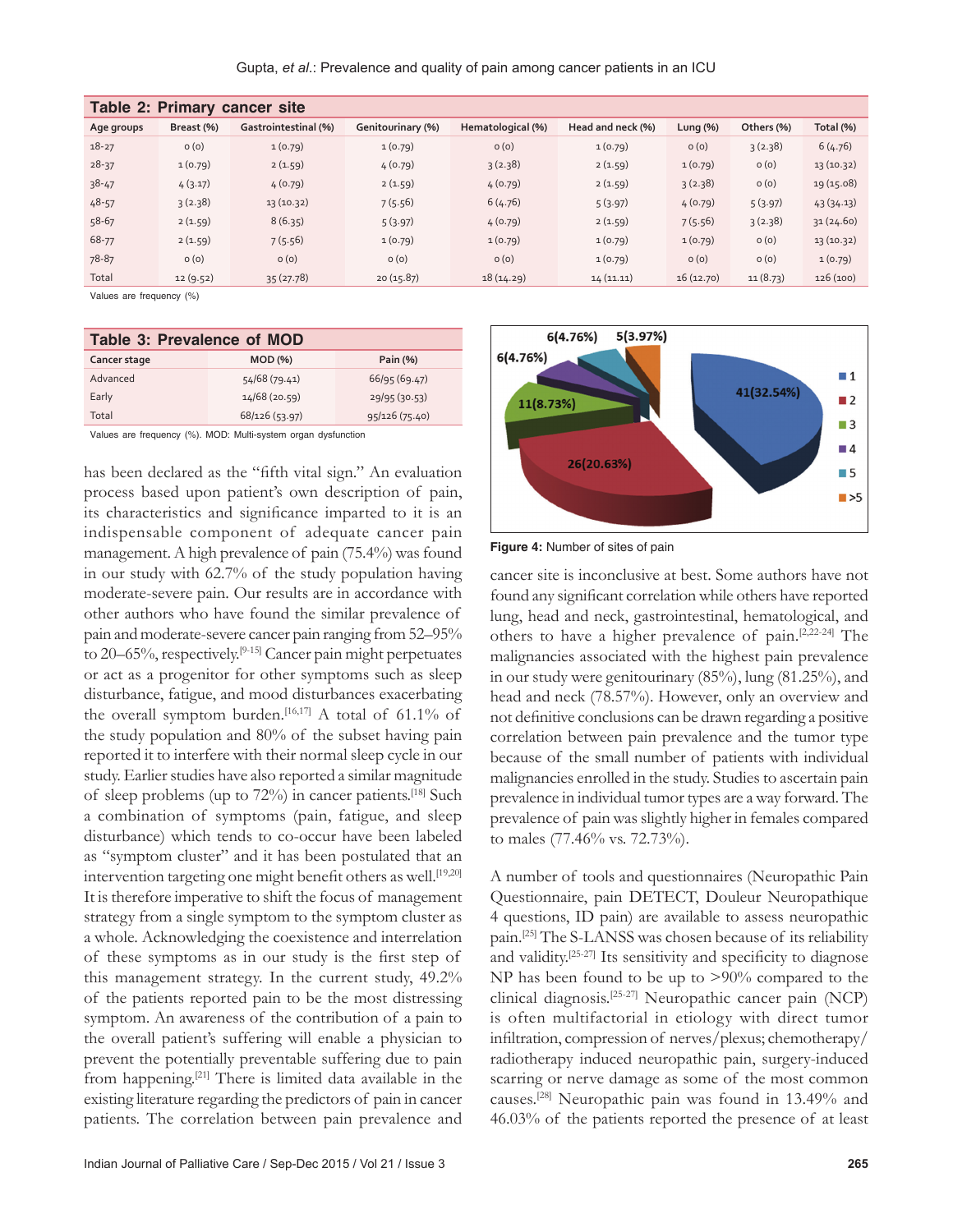Gupta, *et al*.: Prevalence and quality of pain among cancer patients in an ICU

| Table 4: Primary cancer site in relation with pain prevalence |                |                          |                  |                      |
|---------------------------------------------------------------|----------------|--------------------------|------------------|----------------------|
| Primary cancer site                                           | Pain (%)       | Moderate-severe pain (%) | Chronic pain (%) | Neuropathic pain (%) |
| <b>Breast</b>                                                 | 8/12(66.67)    | 7/12(58.33)              | 4/12(33.33)      | 5/12(41.67)          |
| Gastrointestinal                                              | 24/35(68.57)   | 20/35(57.14)             | 8/35(22.86)      | 5/35(14.29)          |
| Genitourinary                                                 | 17/20(85)      | 12/20(60)                | 11/20(55)        | 4/20(20)             |
| Hematological                                                 | 14/18(77.78)   | 14/18(77.78)             | 2/18(11.11)      | 0/18(0)              |
| Head and neck                                                 | 11/14(78.57)   | 9/14(64.29)              | 1/14(7.14)       | 1/14(7.14)           |
| Lung                                                          | 13/16(81.25)   | 9/16(56.25)              | 7/16(43.75)      | 1/16(6.25)           |
| Others                                                        | 8/11(72.73)    | 8/11(72.73)              | 1/11(9.09)       | 1/11(9.09)           |
| Total                                                         | 95/126 (75.40) | 79/126 (62.70)           | 34/126 (26.98)   | 17/126 (13.49)       |

Values are frequency (%)

| Table 5: Relationship of demographic<br>characteristics with prevalence of pain |               |               |                |  |
|---------------------------------------------------------------------------------|---------------|---------------|----------------|--|
| Age groups                                                                      | Females (%)   | Males (%)     | Total (%)      |  |
| $18 - 27$                                                                       | 3/5(60)       | 2/5(40)       | 5/6(83.33)     |  |
| $28 - 37$                                                                       | 6/12(50)      | 6(50)         | 12/13 (92.31)  |  |
| $38 - 47$                                                                       | 10/16 (62.50) | 6/16(37.50)   | 16/19 (84.21)  |  |
| $48 - 57$                                                                       | 23/32 (71.88) | 9/32(28.13)   | 32/43(74.42)   |  |
| $58 - 67$                                                                       | 9/20(45)      | 11/20(55)     | 20/31(64.52)   |  |
| 68-77                                                                           | 4/9(44.44)    | 5/9(55.56)    | 9/13(69.23)    |  |
| 78-87                                                                           | 0/1(0)        | 1(100)        | 1/1(100)       |  |
| Total                                                                           | 55/95 (57.89) | 40/95 (42.11) | 95/126 (75.40) |  |

Values are frequency (%)

#### **Table 6: Prevalence of neuropathic pain symptoms and signs**

| Pain characteristic                        | Frequency (%) |
|--------------------------------------------|---------------|
| Pain with at least one neuropathic feature | 58(46.03)     |
| Tingling pain                              | 34(26.98)     |
| Burning pain                               | 25(19.84)     |
| Electric current like pain                 | 23(18.25)     |
| Pain evoked by light touching              | 22(17.46)     |
| Pain evoked by light pressure              | 39(30.16)     |

Values are frequency (%)

one neuropathic pain symptom. Tingling followed by burning sensation were the most common neuropathic symptoms reported by the patients. In our study, 33.33% patients had more than one neuropathic symptom. Our results are in concordance with the available literature suggesting that a neuropathic pain component is present in 30% of cancer pain.[28,29] No single sign or symptom is diagnostic of NCP. It is a combination of signs and symptoms that is more reliable. Paying attention to the pain descriptors used by the patient or probing for them helps in delineating the probable pathophysiology of pain, and hence, its appropriate management. The prevalence of NCP was the highest in breast cancer patients (41.67%). Breast cancer is frequently complicated by metastasis and bone involvement. Metastatic invasion of bony or nervous structures may be very painful and the activated osteoclast responsible for bone lysis also damage peripheral nerves

leading to de‑afferrentiation and neuropathic pain.[28] The neuropathic pain can also develop as a complication of breast surgery, the postmastectomy pain syndrome is known to occur in 20–68% of patients.<sup>[30]</sup>

Cancer patients frequently experience more than one type and sites of pain.[28] We found that 42.85% and 13.94% of the studied population had more than one site and more than equal to three sites of pain, respectively. The pathophysiology and etiology of pain at different sites in the same patient might be same or different. Therefore, it is imperative to ascertain the pain characteristics at all the sites of pain during initial and subsequent patient evaluation. In the current study, the average duration of pain was 171.16 days (range: 1–5110) and 26.98% of the patients had chronic pain (≥3 months). The prospects of "difficult to treat pain" and "NCP" increases with the chronicity of pain due to the possible neuroplasticity.[31]

Our study has important clinical implications. The results elucidate that there is a high prevalence of pain in critically ill‑cancer patients at the time of ICU admission with the majority of them having moderate‑severe pain. Our results also highlight that a large proportion of these patients have one or the other neuropathic pain symptoms. It is vital neither to take patient's silence as a surrogate for analgesia nor to consider pain in a complaining patient as an inseparable part and parcel of the disease state. Greater commitment and proactive measurement are required to alter the overall experience of seriously ill-patients.<sup>[32]</sup> It is the need of the hour to consider these palliative care needs simultaneously with regular ICU care.

#### **Limitations**

Our study had certain limitations. This study was an observational study. We did not ponder upon the pain management strategies and their benefit in terms of patient's satisfaction, morbidity, and mortality. The recognition is more critical as it lays the foundation stone for further management and research. Our study excluded the